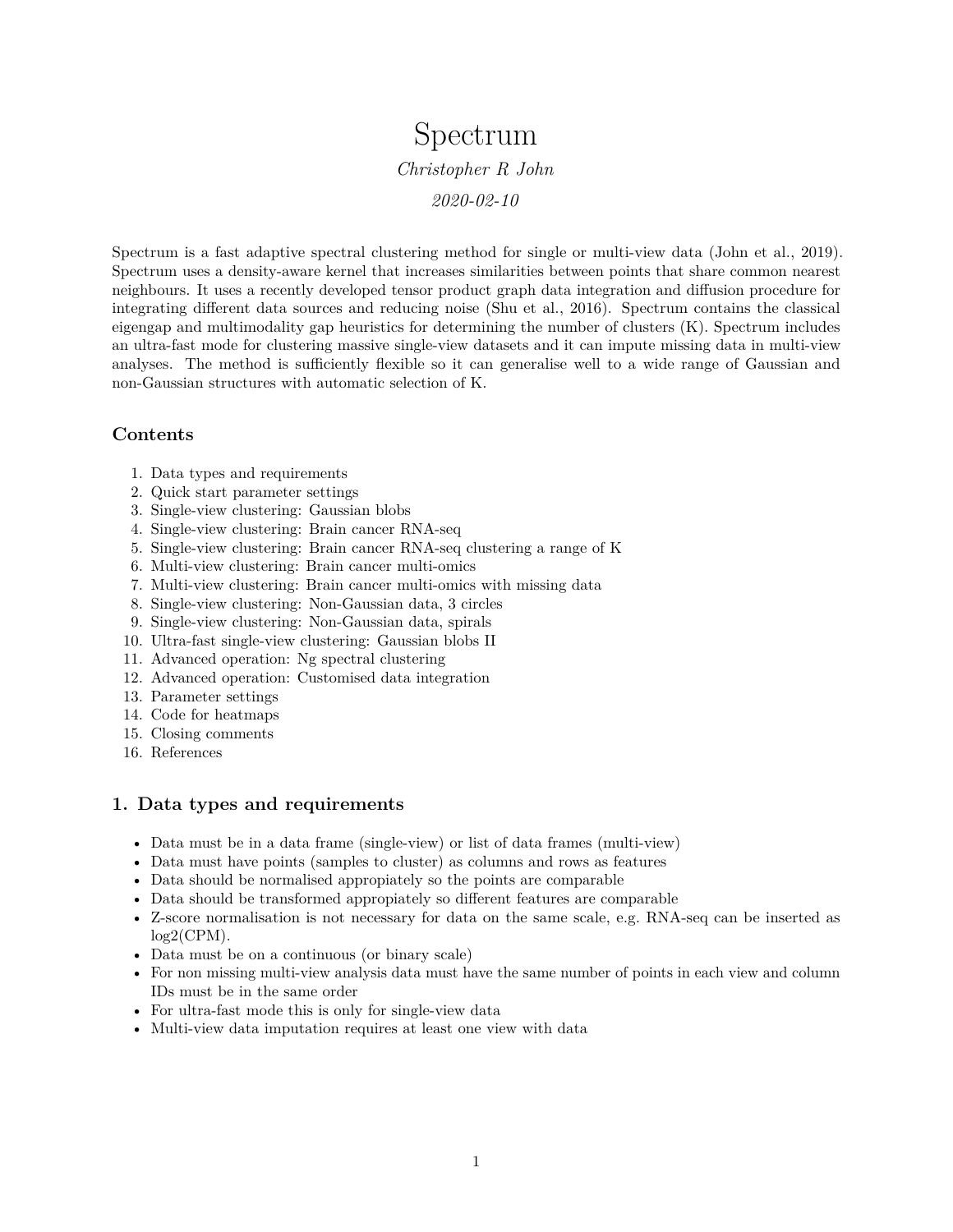#### **2. Quick start parameter settings**

- For most users, we recommend the default settings which runs the main Spectrum algorithm (method=1)
- For non-Gaussian structures, such as complex shapes, use method=2
- For spectral clustering without finding K automatically, use method=3 and set the fixk parameter
- For more than 10,000 points, Spectrum can be set in ultra-fast mode, see Section 10
- For clustering a range of K, see Section 5

# **3. Single-view clustering: Gaussian blobs**

Here we cluster a simulated dataset consisting of several Gaussian blobs. This could represent a number of real world problems, for example, clustering a single omic data platform (RNA-seq, miRNA-seq, protein, or single cell RNA-seq). Method 1 is set as the default when using Spectrum which uses the eigengap method to find K. We recommend this for most Gaussian clustering tasks. Method 2 which uses the multimodality gap method which can detect K for non-Gaussian structures as well.

The first plot will show the eigenvalues, where the greatest gap is used to decide K, the second plot shows PCA results.

```
library(Spectrum)
test1 <- Spectrum(blobs,showpca=TRUE,fontsize=8,dotsize=2)
#> ***Spectrum***
#> detected views: 1
#> method: 1
#> kernel: density
#> calculating similarity matrix 1
#> done.
#> combining similarity matrices if > 1 and making kNN graph...
#> done.
#> diffusing on tensor product graph...
#> done.
#> calculating graph laplacian (L)...
#> getting eigensystem of L...
#> done.
#> examining eigenvalues to select K...
#> optimal K: 8
#> doing GMM clustering...
#> done.
```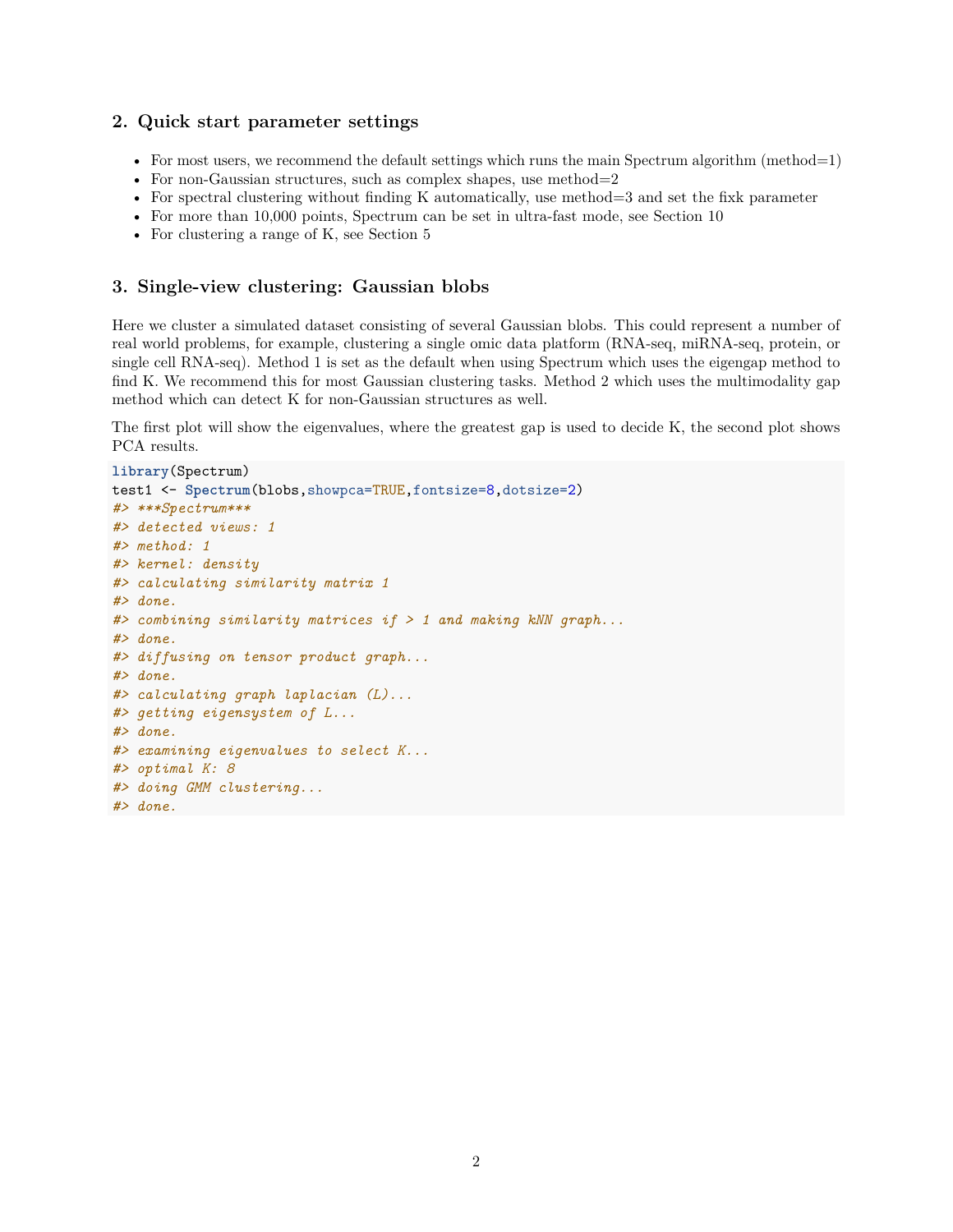

Spectrum generates a number of outputs for the user including the cluster each point is within in the 'assignments' vector contained in the results list (see below code). Use a '\$' sign to access the results contained in the list's elements and for more information, see ?Spectrum. Cluster assignments will be in the same order as the input data.

```
names(test1)
#> [1] "assignments" "eigenvector_analysis" "K"
#> [4] "similarity_matrix" "eigensystem"
```
# **4. Single-view clustering: Brain cancer RNA-seq**

Here we cluster a brain cancer RNA-seq dataset with 150 points again using the eigengap method. The point size has been reduced because of the CRAN package guidelines.

The first plot will show the eigenvalues where the greatest gap in used to decide K, the second plot shows the a PCA with the cluster assignments labelled.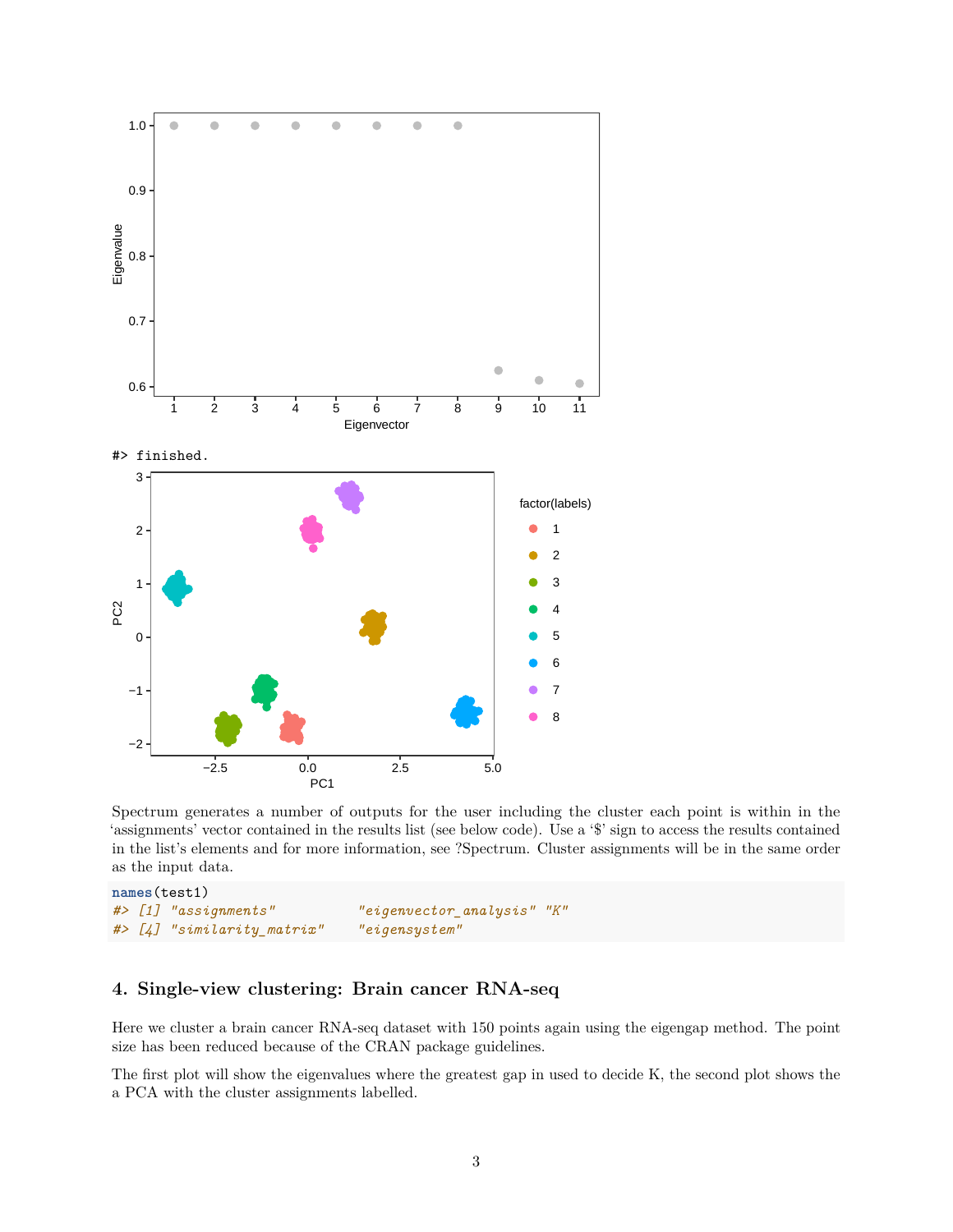```
library(Spectrum)
RNAseq <- brain[[1]]
test2 <- Spectrum(RNAseq,fontsize=8,dotsize=2)
#> ***Spectrum***
#> detected views: 1
#> method: 1
#> kernel: density
#> calculating similarity matrix 1
#> done.
#> combining similarity matrices if > 1 and making kNN graph...
#> done.
#> diffusing on tensor product graph...
#> done.
#> calculating graph laplacian (L)...
#> getting eigensystem of L...
#> done.
#> examining eigenvalues to select K...
#> optimal K: 6
#> doing GMM clustering...
#> done.
#> finished.
```


**pca**(test2**\$**similarity\_matrix,labels=test2**\$**assignments,axistextsize=8, legendtextsize=8,dotsize=2)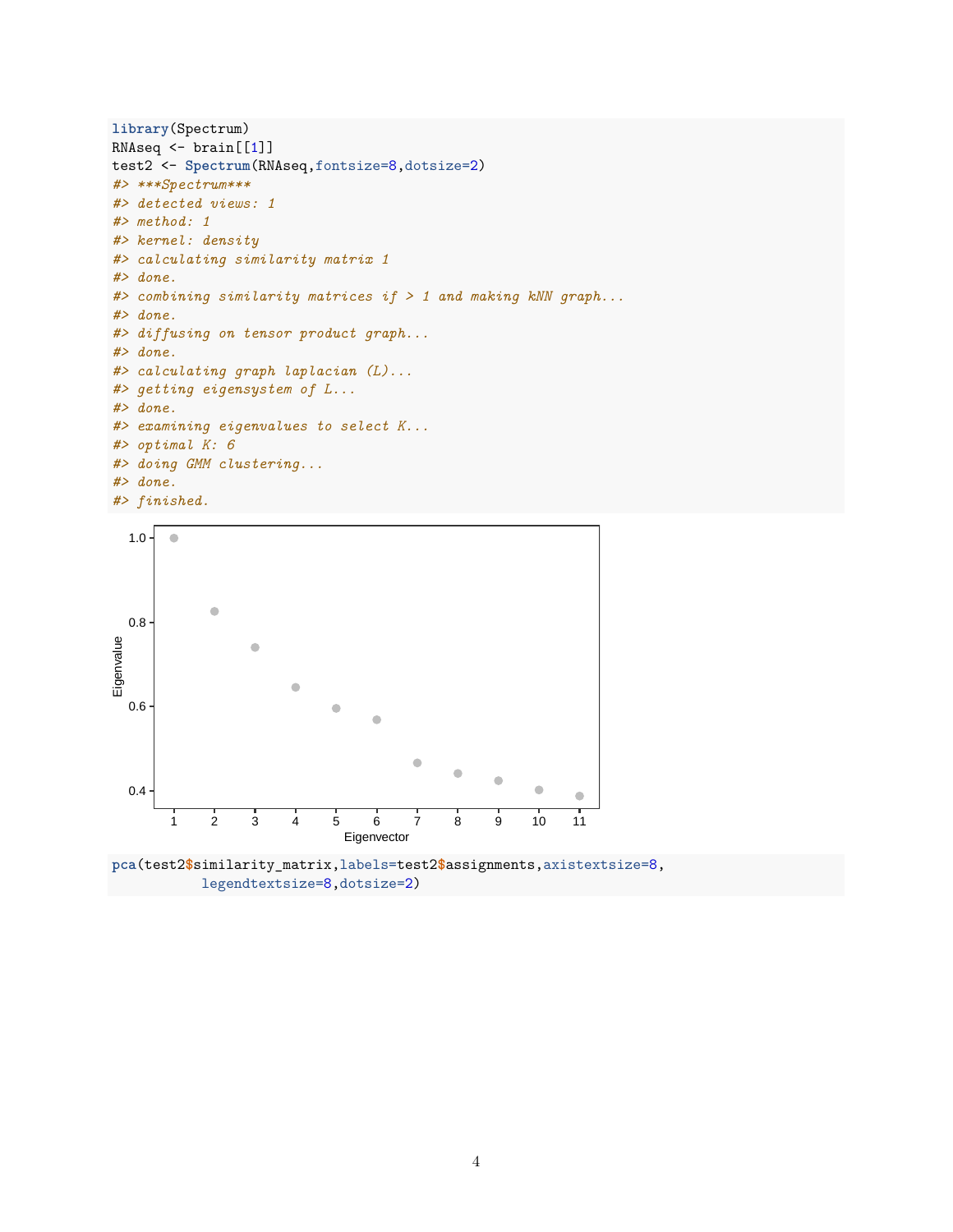

# **5. Single-view clustering: Brain cancer RNA-seq clustering a range of K**

There will be some cases where the user would like Spectrum to return clustering assignments for each K in a range so the results can be compared with other variables such as, histology, survival time, etc. There is an extra parameter that can be used for this.

```
library(Spectrum)
RNAseq <- brain[[1]]
test3 <- Spectrum(RNAseq,showres=FALSE,runrange=TRUE,krangemax=10)
#> ***Spectrum***
#> detected views: 1
#> method: 1
#> kernel: density
#> calculating similarity matrix 1
#> done.
#> combining similarity matrices if > 1 and making kNN graph...
#> done.
#> diffusing on tensor product graph...
#> done.
#> calculating graph laplacian (L)...
#> getting eigensystem of L...
#> done.
#> examining eigenvalues to select K...
#> optimal K: 6
#> clustered.
#> clustered.
#> clustered.
#> clustered.
#> clustered.
#> clustered.
#> clustered.
#> clustered.
#> clustered.
#> finished.
```
Then the point assignments for each K can be extracted as follows. For the desired K replace the number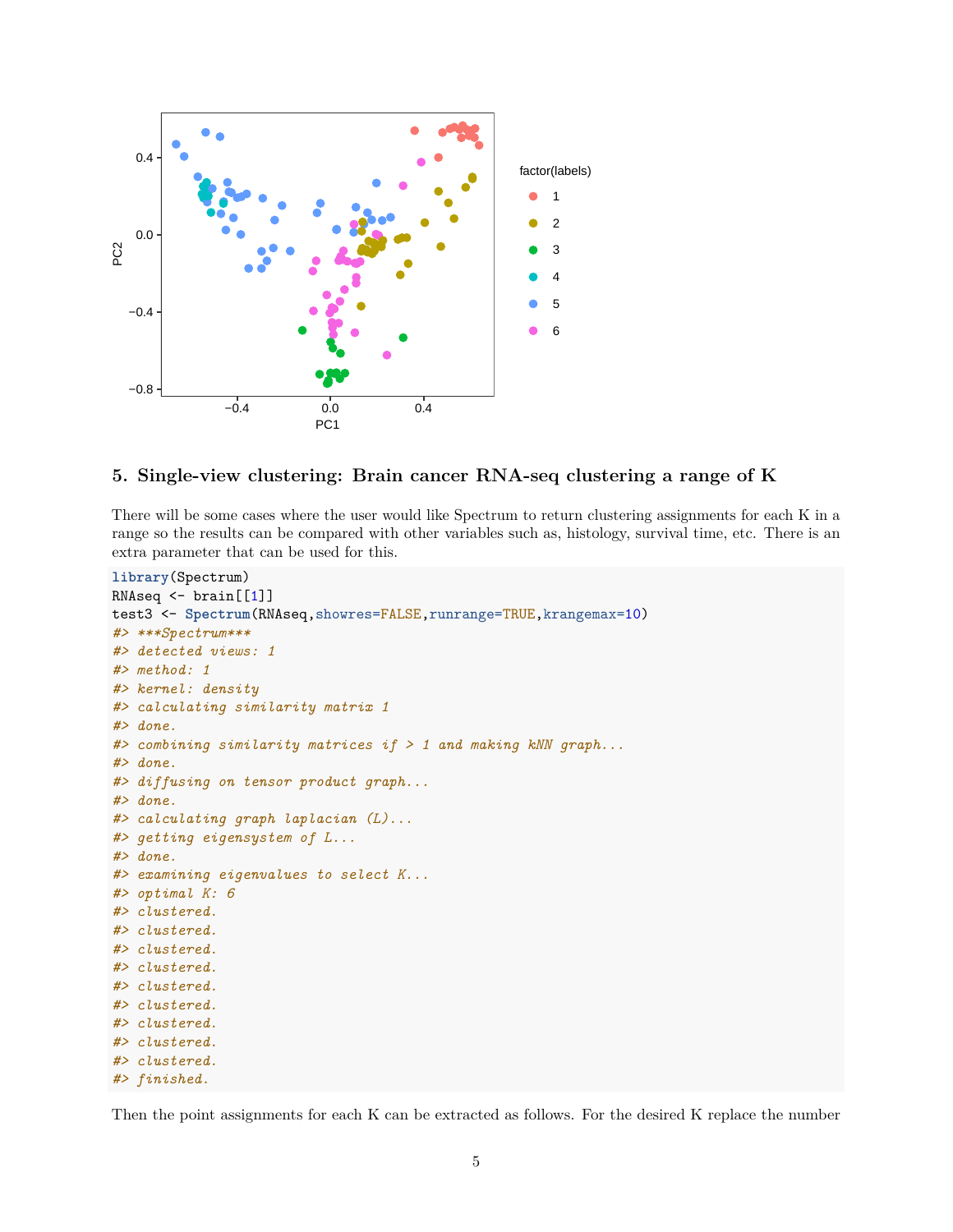with this K in the below code, this extracts the assigments from the appropiate element of the list.

```
head(test3[[2]]$assignments)
#> [1] 2 1 2 2 1 1
```
# **6. Multi-view clustering: Brain cancer multi-omics**

Here we cluster multi-omic cancer data with three different platforms (or views): mRNA, miRNA, and protein expression data. This example uses Spectrum's tensor product graph data integration method to combine heterogeneous data sources.

The first plot will show the eigenvalues where the greatest gap in used to decide K, the second plot shows the results from doing a kernel PCA on the integrated similarity matrix.

```
library(Spectrum)
test4 <- Spectrum(brain,fontsize=8,dotsize=2)
#> ***Spectrum***
#> detected views: 3
#> method: 1
#> kernel: density
#> calculating similarity matrix 1
#> done.
#> calculating similarity matrix 2
#> done.
#> calculating similarity matrix 3
#> done.
#> combining similarity matrices if > 1 and making kNN graph...
#> done.
#> diffusing on tensor product graph...
#> done.
#> calculating graph laplacian (L)...
#> getting eigensystem of L...
#> done.
#> examining eigenvalues to select K...
#> optimal K: 3
#> doing GMM clustering...
#> done.
#> finished.
```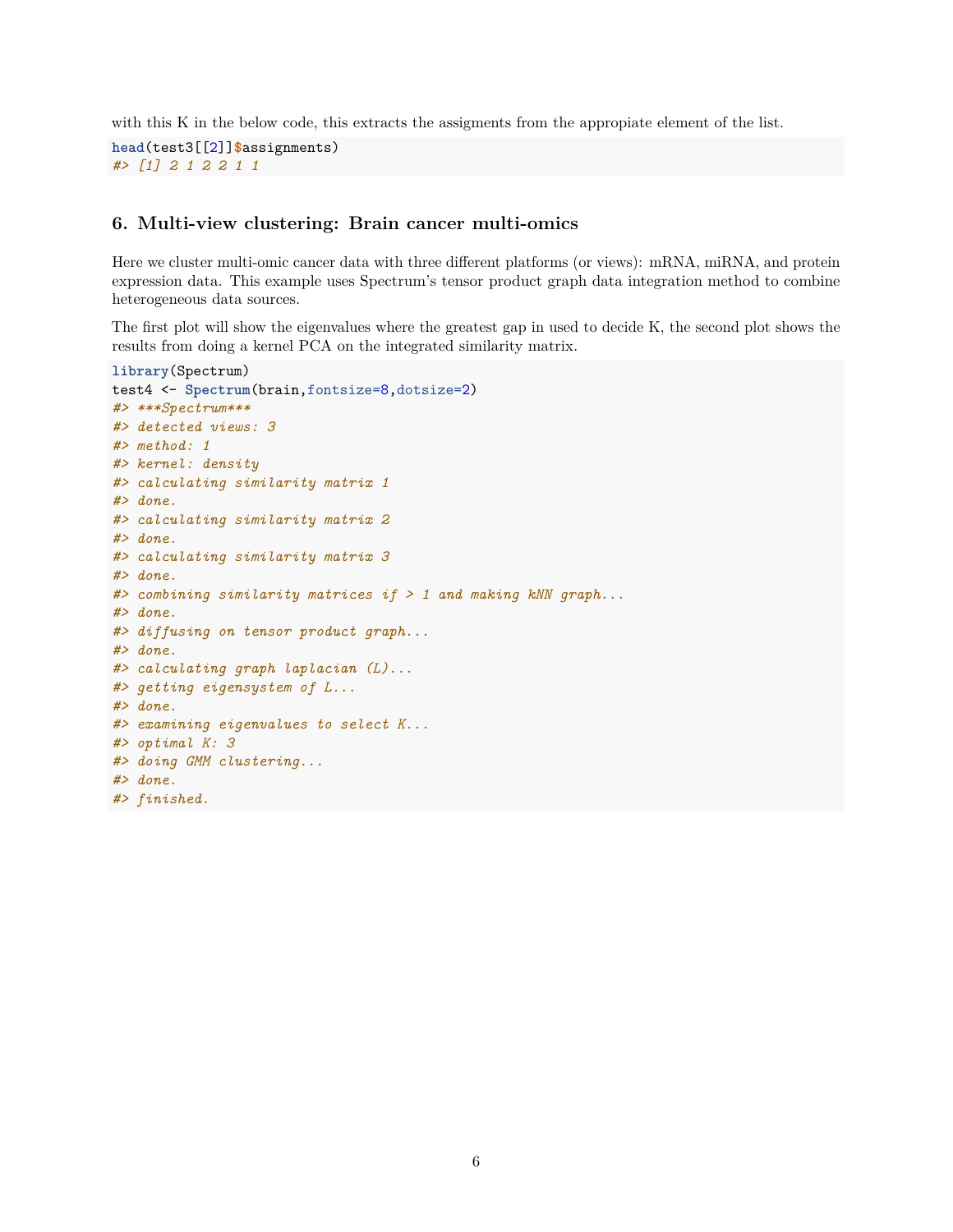

#### **7. Multi-view clustering: Brain cancer multi-omics with missing data**

Same as last multi-omic cluster analysis, but we will impute missing data. This works by mean imputation at the similarity matrix level as previously described (Rappoport et al., 2018).

We need to set missing=TRUE to run this code. Column IDs for points are required for this method to work and at least one view with measurements is required.

```
library(Spectrum)
brain1 \leftarrow \text{brain}[[1]]brain2 \leftarrow \text{brain}([2])brain3 \leftarrow \text{brain}([3])brain1 <- brain1[,-5:-10]
brain_m <- list(brain1,brain2,brain3)
test4 <- Spectrum(brain_m,missing=TRUE,fontsize=8,dotsize=2)
```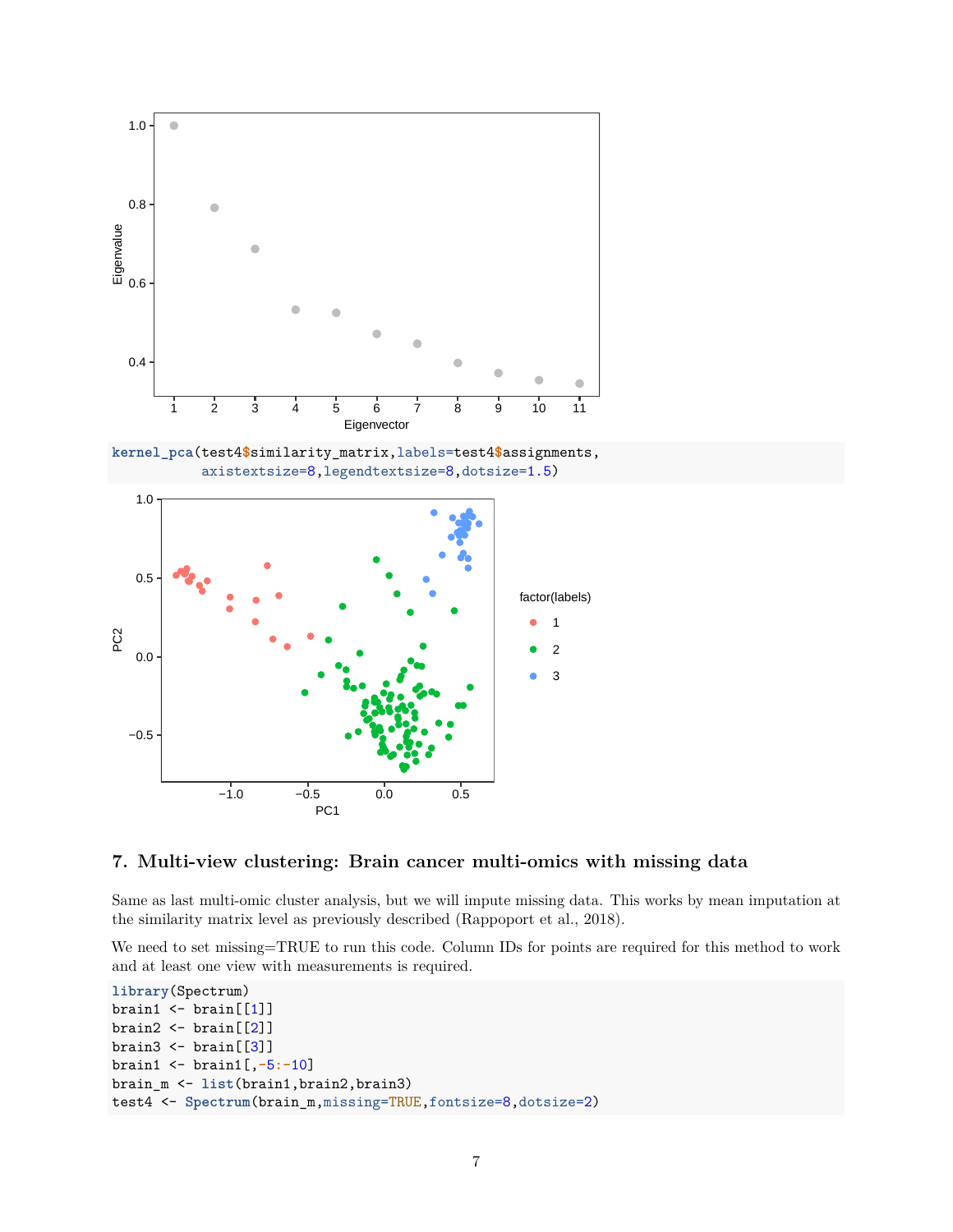```
#> ***Spectrum***
#> detected views: 3
#> method: 1
#> kernel: density
#> calculating similarity matrix 1
#> done.
#> calculating similarity matrix 2
#> done.
#> calculating similarity matrix 3
#> done.
#> imputing missing data...
#> imputed.
#> done.
#> combining similarity matrices if > 1 and making kNN graph...
#> done.
#> diffusing on tensor product graph...
#> done.
#> calculating graph laplacian (L)...
#> getting eigensystem of L...
#> done.
#> examining eigenvalues to select K...
#> optimal K: 3
#> doing GMM clustering...
#> done.
#> finished.
```


#### **8. Single-view clustering: Non-Gaussian data, 3 circles**

For analysing non-Gaussian structures and determining K automatically, it is much better to use our method that examines the multimodality of the eigenvectors and searches for the last substantial drop. This method, by default, also tunes the kernel by examining the multimodality gaps, although this is not always necessary. The method can handle Gaussian clusters too, multimodality is quantified using the well known dip-test statistic (Hartigan et al., 1985).

In the plot, we have the dip test statistics (Z) which measure the multimodality of the eigenvectors. When the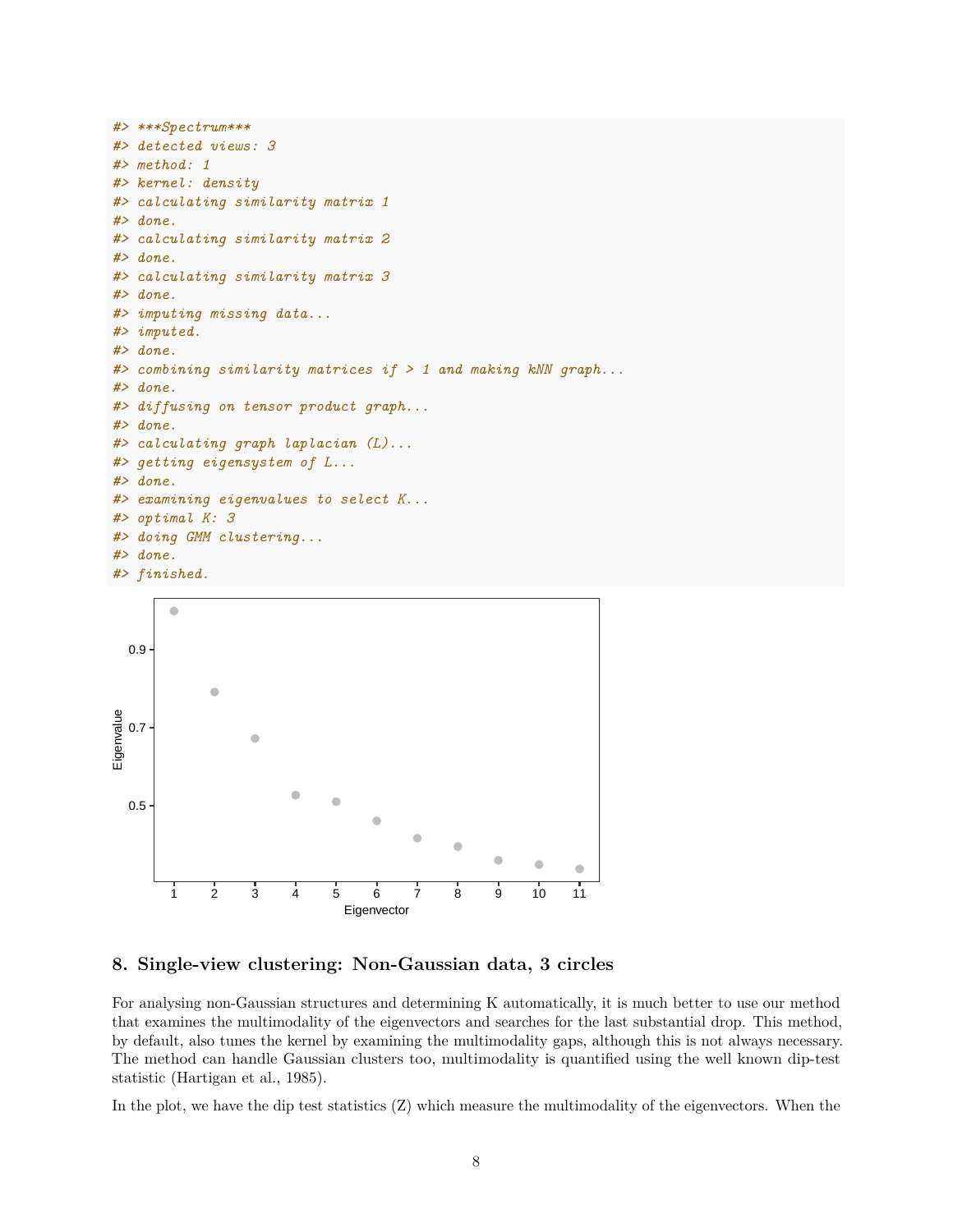multimodality is higher, the eigenvectors are more informative and represent blocks of the data's similarity matrix. Thus, when there is a big gap this may correspond to the optimal K as we have no more blocks to find. However, Spectrum has its own greedy algorithm to search for 'the last substantial gap' instead of the greatest gap. This is because searching for the greatest gap sometimes gets stuck in local minima without including all informative eigenvectors. The parameters for the search can be adjusted with the 'thresh' and 'frac' parameters. The last plot shown here is PCA to visualise the data, run just on the input data for the user.

```
library(Spectrum)
```

```
test5 <- Spectrum(circles,showpca=TRUE,method=2,fontsize=8,dotsize=2)
#> ***Spectrum***
#> detected views: 1
#> method: 2
#> kernel: density
#> calculating similarity matrix 1
#> done.
#> combining similarity matrices if > 1 and making kNN graph...
#> done.
#> diffusing on tensor product graph...
#> done.
#> calculating graph laplacian (L)...
#> getting eigensystem of L...
#> done.
#> examining eigenvector distributions to select K...
#> finding informative eigenvectors...
#> done.
#> optimal K: 3
#> doing GMM clustering...
#> done.
```


#> finished.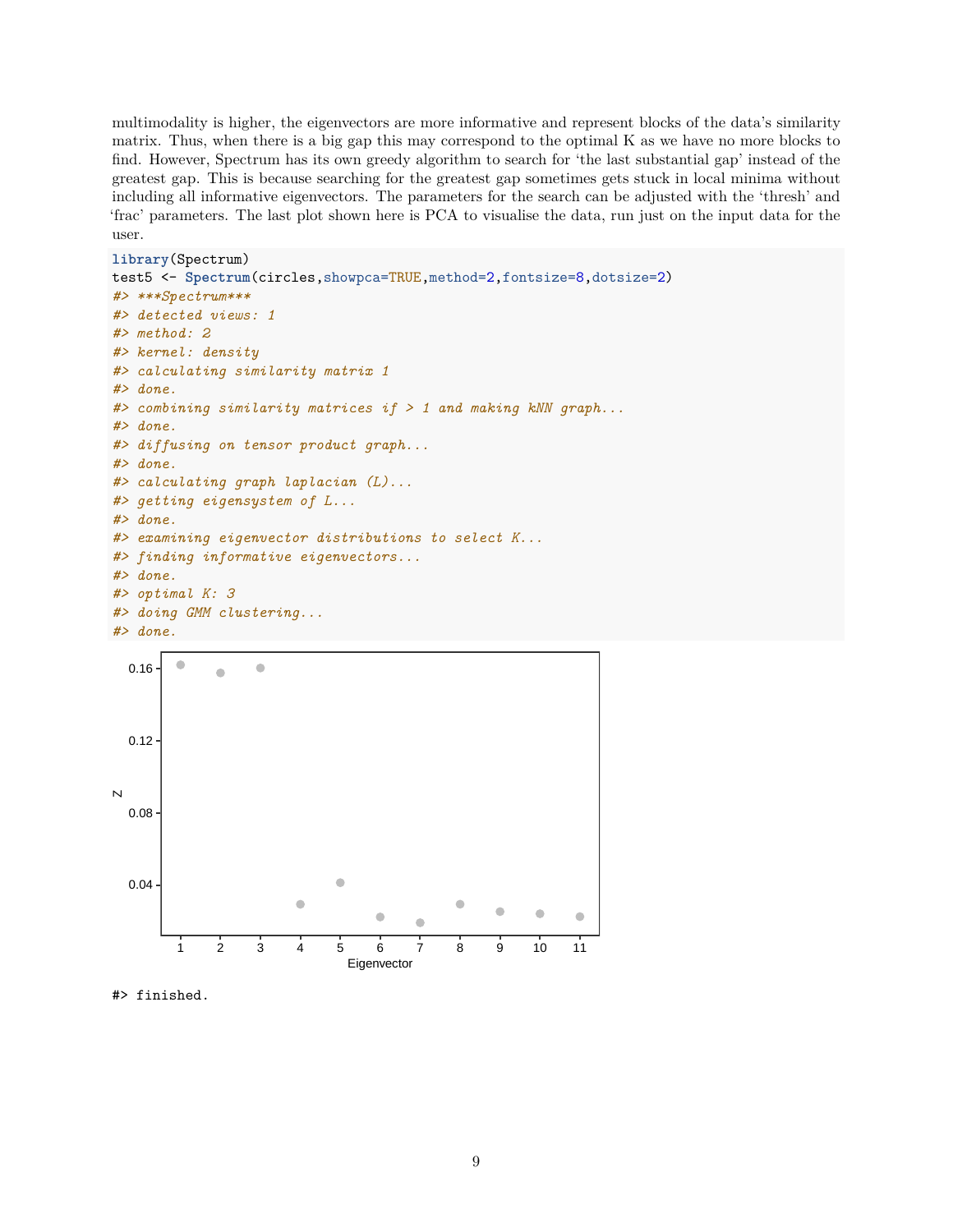

# **9. Single-view clustering: Non-Gaussian data, spirals**

Same as the last example, but for the spirals dataset.

In this example, kernel tuning is required to detect the optimal K. Kernel tuning using our method is best saved for datasets containing unusual shapes (e.g spirals, letters, etc) that are not well recognised with the standard kernel parameters. It does add significant computational time.

The kernel tuning plot shows the results from tuning the kernel's nearest neighbour parameter (NN). D refers to the greatest difference in dip-test statistics between any consecutive eigenvectors of the graph Laplacian for that value of NN. Spectrum automatically searches for a minimum (corresponding to the maximum drop in multimodality) to find the optimal kernel.

```
library(Spectrum)
test6 <- Spectrum(spirals,showpca=TRUE,method=2,tunekernel=TRUE,fontsize=8,dotsize=2)
#> ***Spectrum***
#> detected views: 1
#> method: 2
#> kernel: density
#> calculating similarity matrix 1
#> finding optimal NN kernel parameter by examining eigenvector distributions
#> tuning kernel NN parameter: 1
#> tuning kernel NN parameter: 2
#> tuning kernel NN parameter: 3
#> tuning kernel NN parameter: 4
#> tuning kernel NN parameter: 5
#> tuning kernel NN parameter: 6
#> tuning kernel NN parameter: 7
#> tuning kernel NN parameter: 8
#> tuning kernel NN parameter: 9
#> tuning kernel NN parameter: 10
#> optimal NN:1
#> done.
#> combining similarity matrices if > 1 and making kNN graph...
#> done.
#> diffusing on tensor product graph...
```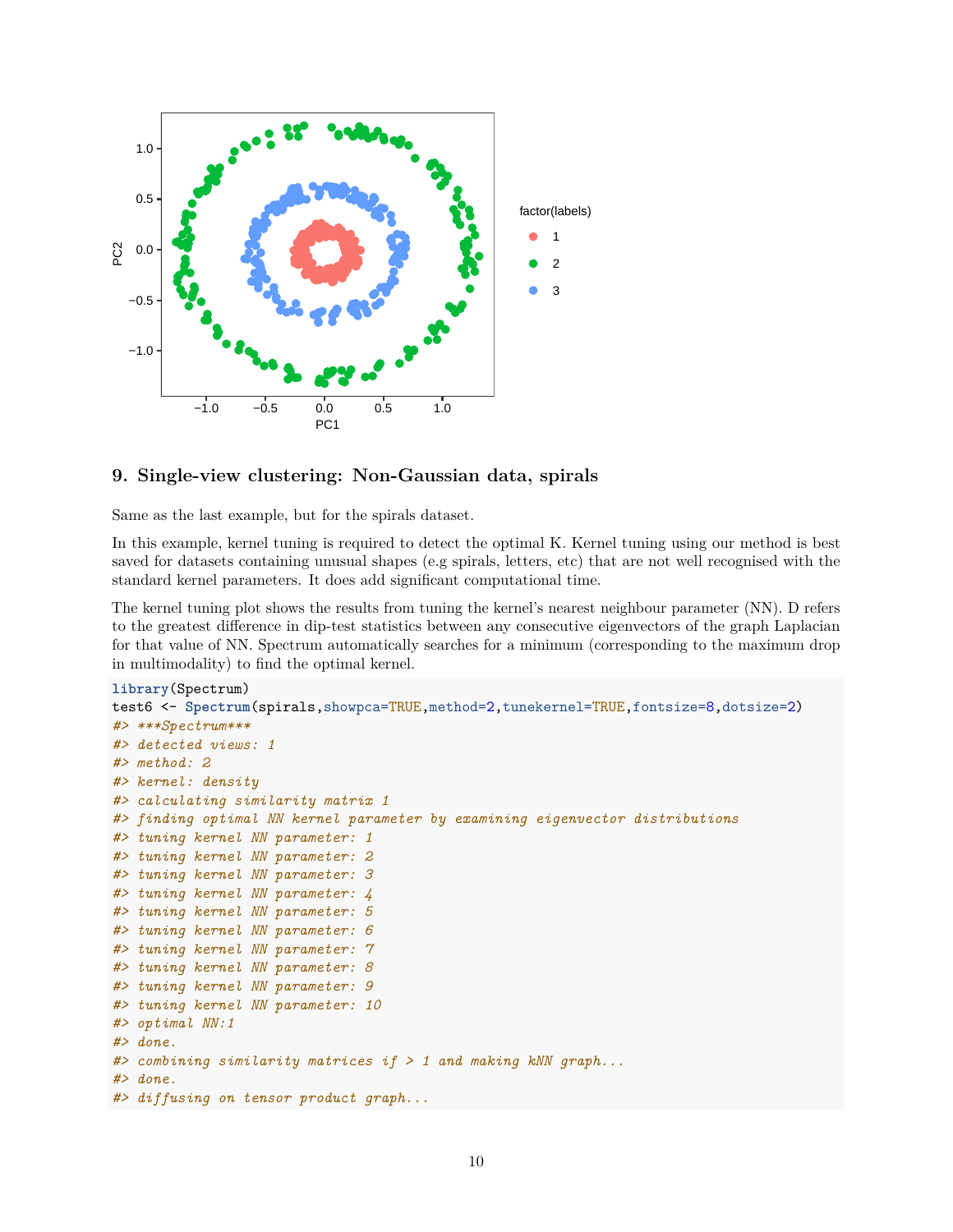```
#> done.
#> calculating graph laplacian (L)...
#> getting eigensystem of L...
#> done.
#> examining eigenvector distributions to select K...
#> finding informative eigenvectors...
#> done.
```


#> finished.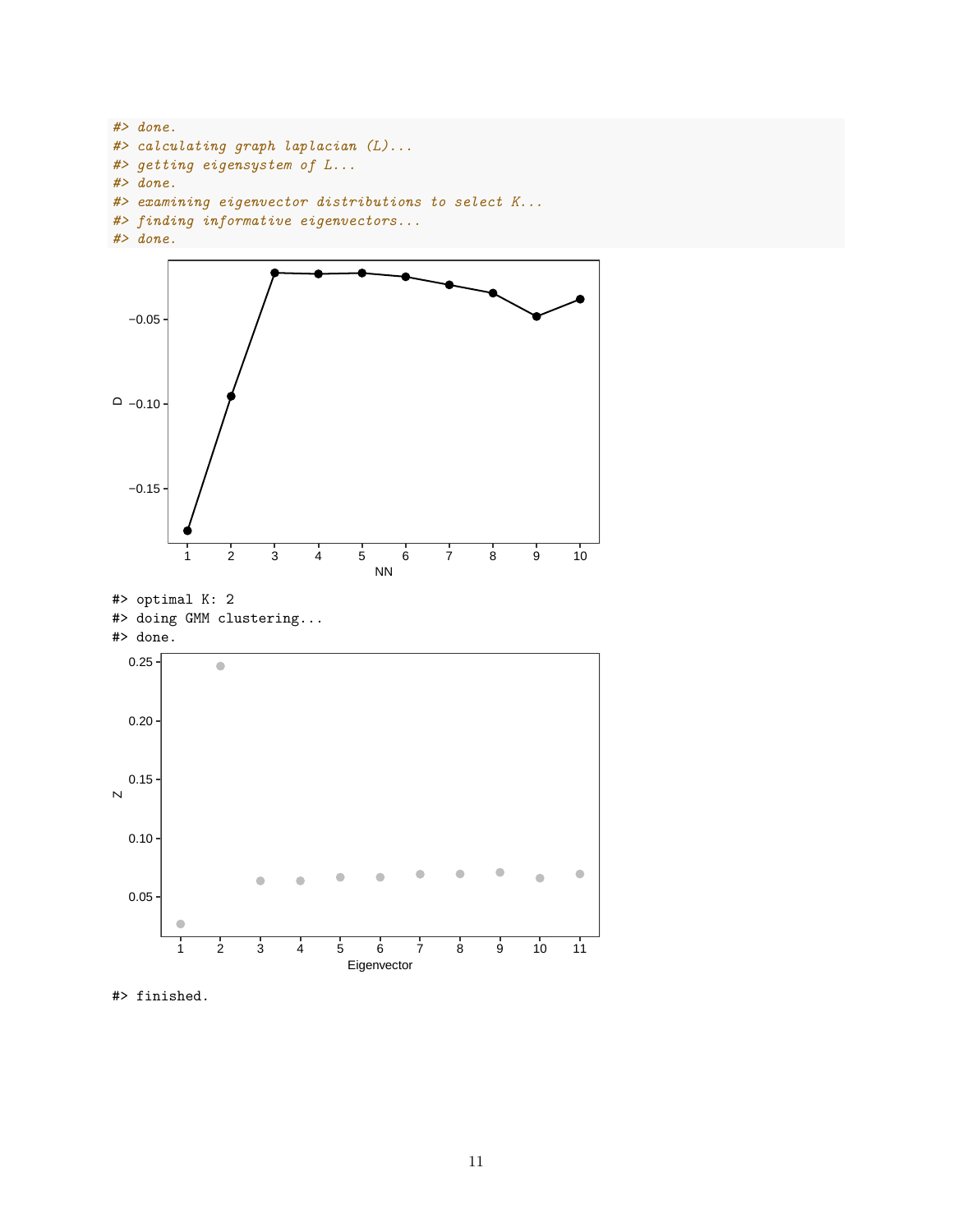

# **10. Ultra-fast single-view clustering: Gaussian blobs II**

To enable clustering of very high numbers of points (e.g. 10,000-100,000+) on a single core of a Desktop computer, Spectrum implements the Fast Approximate Spectral Clustering (FASP) method (Yan et al., 2009). FASP computes k centroids and then uses these for clustering, after running Spectrum will then assign the original data to clusters via their centroids. This option is recommended for very large datasets, the loss in accuracy is usually marginal, see Yan et al. (2009) for further details.

To perform this method the user needs to set the FASPk parameter to a suitable number for their data, this depends on the data to some degree. For example, if we had 50,000 points, we might set FASPk to 1,000, to reduce the clustering data input size by 50x.

```
library(Spectrum)
test7 <- Spectrum(blobs,FASP=TRUE,FASPk=300,fontsize=8,dotsize=2)
#> ***Spectrum***
#> detected views: 1
#> method: 1
#> kernel: density
#> running with FASP data compression
#> calculating similarity matrix 1
#> done.
#> combining similarity matrices if > 1 and making kNN graph...
#> done.
#> diffusing on tensor product graph...
#> done.
#> calculating graph laplacian (L)...
#> getting eigensystem of L...
#> done.
#> examining eigenvalues to select K...
#> optimal K: 8
#> doing GMM clustering...
#> done.
#> finished.
```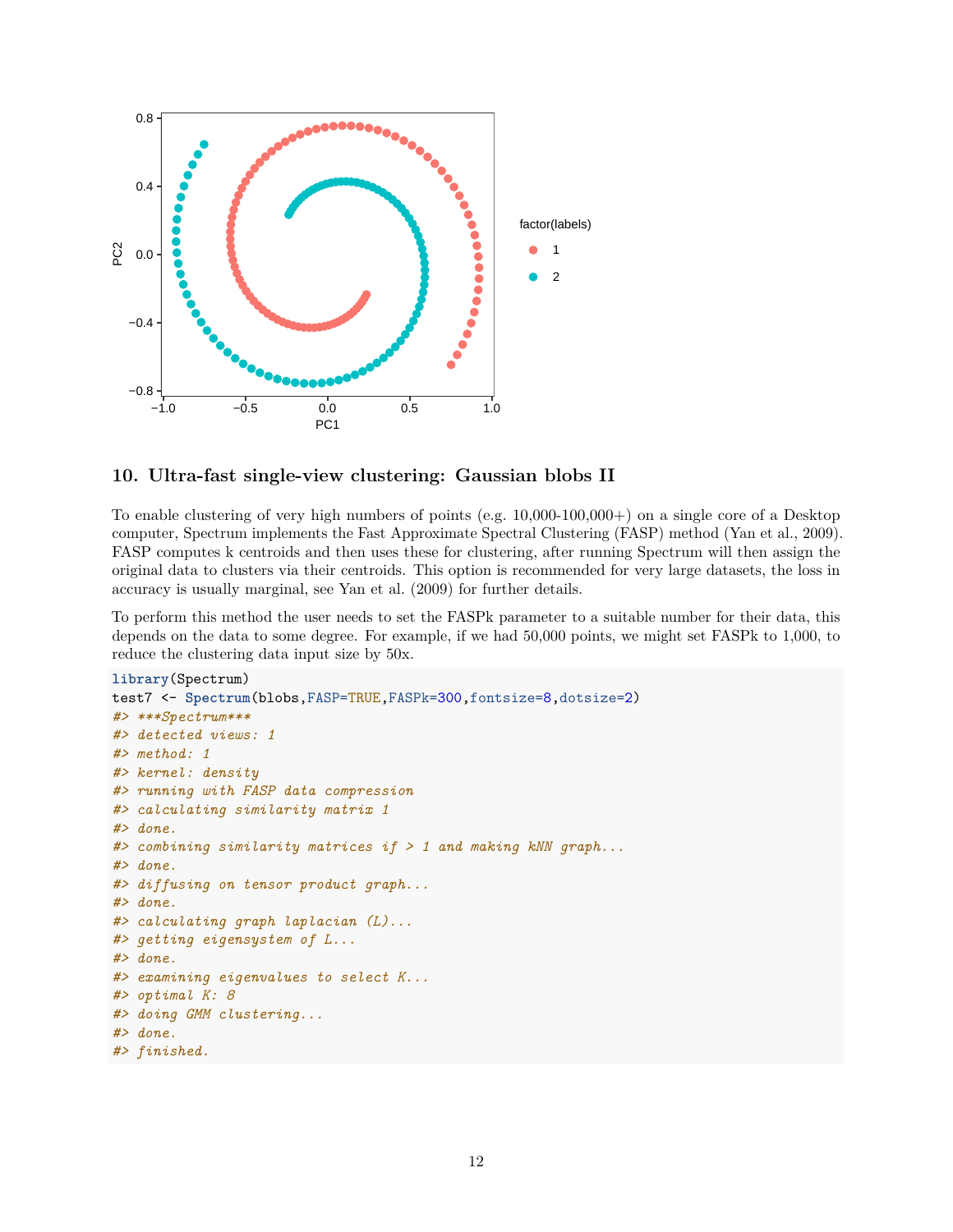

Looking at the results, we have found the same K as before  $(8)$ , but with a reduced point size and runtime. Observe the output below, where there is a new item in the list for the original point assignments.

```
names(test7)
#> [1] "allsample_assignments" "centroid_assignments" "eigenvector_analysis"
#> [4] "K" "similarity_matrix" "eigensystem"
head(test7[[1]])
#> c1s1 c2s1 c3s1 c4s1 c5s1 c6s1
#> 6 4 7 1 2 3
```
# **11. Advanced operation: Ng spectral clustering**

It is possible to run a series of spectral clustering modules using Spectrum for certain workflows. This is the Ng spectral clustering algorithm with a heuristic to find the optimal sigma for the Ng kernel and GMM for clustering the eigenvectors. The eigengap is used for estimating the optimal K.

The Ng kernel uses a global sigma that must be tuned to the data or estimated in some manner, newer kernels such as those provided elsewhere in the package will not require a tuning or estimation step as they adapt to the data automatically. We have provided this kernel primarily because it is a historically important example.

```
library(Spectrum)
s <- sigma_finder(blobs)
#> estimated sigma: 0.0755706132483631
s1 <- ng_kernel(blobs,sigma=s)
e1 <- estimate_k(s1,showplots=FALSE)
#> egap optimal K: 8
r <- cluster_similarity(s1,k=8,clusteralg='GMM')
#> Ng spectral clustering.
#> Gaussian Mixture Modelling clustering.
```
#### **12. Advanced operation: Customised data integration**

Another option with Spectrum is integrating different data sources using different kernels. For instance, those from other packages could be used instead in the below code.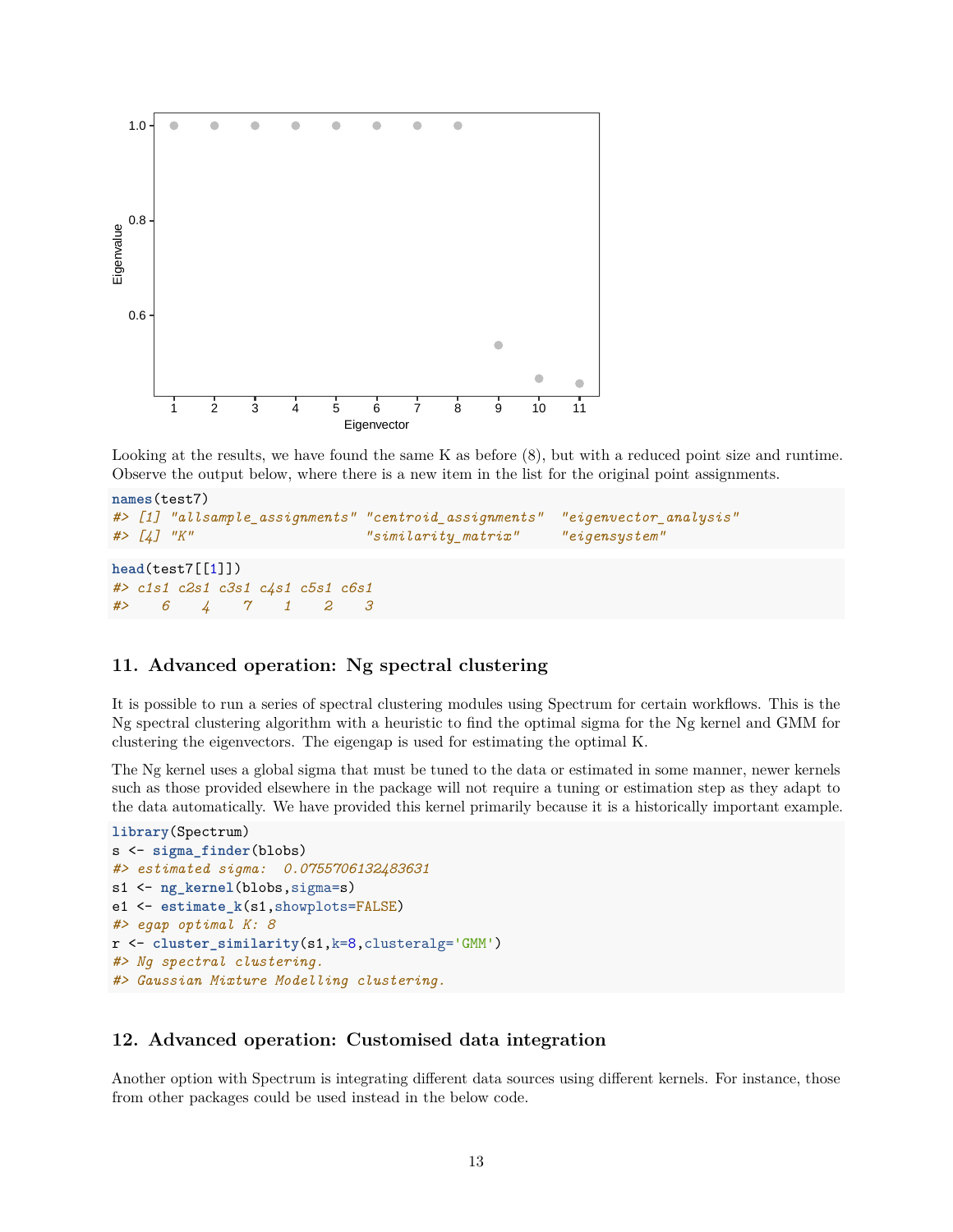Below we provide a minimal example with two kernels internal to Spectrum, run on the same data, then integrated for a joint clustering solution.

```
library(Spectrum)
s1 <- CNN_kernel(blobs)
s2 <- CNN_kernel(blobs)
klist <- list(s1,s2)
x <- integrate_similarity_matrices(klist)
e1 <- estimate_k(x,showplots=FALSE)
#> egap optimal K: 8
r <- cluster_similarity(x,k=8,clusteralg='GMM')
#> Ng spectral clustering.
#> Gaussian Mixture Modelling clustering.
```
#### **13. Parameter settings**

Generally speaking, Spectrum is set up to handle a wide range of data automatically with its self-tuning kernel on the default settings. However, we provide the following advice in more specific circumstances.

- For a lot of noisy and not noisy Gaussian data, e.g. RNA-seq, protein arrays, etc, we have a preference for method 1 which is the eigengap.
- For very high numbers of points; switch FASP mode on and set 'FASPk' to e.g. 500-10,000. The 'FASPk' parameter should be high enough to get a good representation of the data.
- Although in our experiments we found our adaptive density aware kernel superior to the classic Zelnik-Manor et al. (2005) self tuning kernel, the user might want to experiment on their data with the Zelnik-Manor kernel (stsc) also included in Spectrum.
- The kernel parameters N and NN2 can be experimented with which control the number of nearest neighbours used when calculating the local sigma or density parameter. Lower values will prefer local structures and higher values global structures. A sensible range for N is 2-7 and NN2 is 5-15. While the default parameters have been tested with a wide range of real and simulated data and generalise well, it may be preferable to do some dataset specific optimisation by changing these parameters and observing the variables of interest.
- For data containing non-Gaussian clusters like circles and spirals; use method 2, which can automatically detect K for these structures. In some cases, the greedy search parameters, 'thresh' and 'frac', which define the cut-offs for searching for the last substantial gap in multimodality, may require manually changing for the data type. Kernel tuning for method 2 is optional, it can help for complex structures, but for a large dataset it may be too time consuming. Especially for omic data we suggest not to use this mode.

#### **14. Code for heatmaps**

For users that want to make a heatmap from Spectrum's cluster assignment output, the following code will help. It needs to be ensured the input data's columns are ordered according to the clustering assignments. Then, when the user makes the heatmap with points as columns, they should not cluster the columns because this has been done already. The assignments can be added as an annotation track to visualise the clusters identity.

```
## 1. run my clustering algorithm yielding assignments in vector, e.g. 1,2,2,1,2,2...
## 2. reorder data according to assignments
ind <- sort(as.vector(test2$assignments),index.return=TRUE)
datax <- RNAseq[,ind$ix] ## order the original data
```